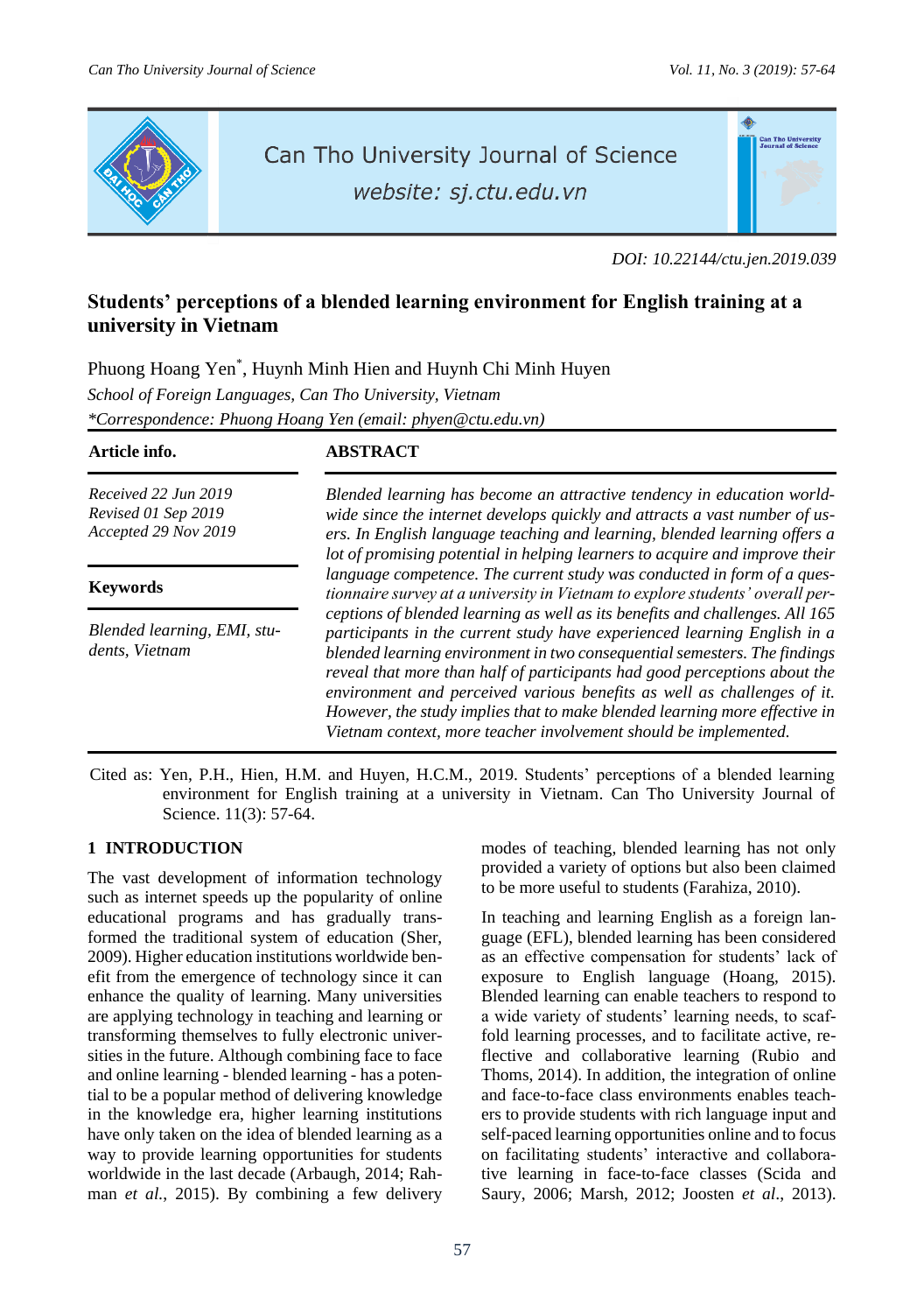With its potential to offer an ideal environment for language education (Scida and Saury, 2006; Reinders, 2012), blended learning has been increasingly employed in English language education (Motteram and Sharma, 2009; Grgurovic, 2011; Blake, 2011; Larsen, 2012; Marsh, 2012; Reinders, 2012; Rubio and Thoms, 2014).

In Vietnam, the implementation of blended learning environment (BLE) originates from the fact that the government has identified e-learning as a key factor to drive educational growth. Since 2000, several policies have been issued in an effort to promote the development of e-learning in the country (Anh, 2012). According to the forecast of Ambient Insight (2014), in the period 2013-2018, Vietnam will become one of the top ten countries with the highest self-paced e-learning growth rates in the world as well as in the Asia region. However, the support of government is not the only factor to guarantee the success of e-learning in general and BLE in specific, especially in the EFL field. What is more important is its adoption and acceptance among learners. Porter *et al.* (2014) showed that the attraction of potential adopters, including students, is one of the important phases in blended learning implementation. In Vietnam, only a limited number of studies on elearning acceptance and BLE (Vu *et al.,* 2011; Huynh and Le Thi, 2014; Nguyen *et al.*, 2014) have been conducted. Consequently, there is a need for further in-depth research on students' perceptions of BLE undertaken in the Vietnam context.

To fill the research gap mentioned above, the current study is aimed to answer the following research questions:

1. To what extent does BLE contribute to students' perceived development of English skills and knowledge?

2. What are students' perceptions of BLE as well as the benefits and difficulties of adopting BLE?

# **2 LITERATURE REVIEW**

#### **2.1 Definitions of blended learning**

Although the term blended learning is widely used in education settings, there is no universally accepted definition of blended learning (Driscoll, 2002; Sharpe *et al.*, 2006; Chew, 2009; Torrisi, 2012; Graham, 2013; Graham *et al*., 2013; Picciano, 2013). There are various dimensions and aspects of teaching and learning that can be blended or combined together and they sometimes overlap (Chew, 2009). Recently, however, the term blended learning is more commonly used to refer to the combination of online and face-to-face learning and teaching (Bliuc *et al.*, 2007; Graham, 2013; Picciano, 2013).

Blended learning, in this sense, is a distinct phenomenon and highlights the role of web-based technology (Young, 1993; Garrison and Vaughan, 2008; Motteram and Sharma, 2009). In some instances, the proportion of course content delivered online is used to define blended learning. For example, according to Allen *et al.* (2007), blended learning courses and programs are defined as having between 30% to 79% of the course content delivered online. Similarly, Watson *et al.* (2011) set a threshold of 30% of online delivery of content for an environment to be considered blended.

# **2.2 Students' benefits and challenges of adopting blended learning**

Research indicates various benefits of blended learning in EFL contexts. First, with the inclusion of online learning components, blended learning can provide students with rich sources of language learning materials of different types (Neumeier, 2005; Grgurović, 2011; Gruba and Hinkleman, 2012). Access to extensive and current online resources can provide students with various learning opportunities which otherwise are not available to them (Sharpe *et al*., 2006). Second, blended learning provides students with more opportunities to interact with teachers and other learners (Vaughan, 2007; Chew, 2009; Ocak, 2011; Reinders, 2012; Joosten *et al.*, 2013; Taylor and Newton, 2013; Vaughan *et al*., 2013; Giang and Minh, 2014). Since students can carry out self-study online, more time in the face-to-face class can be used to facilitate students' interactions with teachers and peers (Pop and Slev, 2012; Reinders, 2012; Al-Ani, 2013). Third, blended learning can facilitate students' active and reflective learning. Research has revealed that students prefer blended learning because it provides them with the flexibility to work from home and at their own pace (Neumeier, 2005; Sharma and Barrett, 2007; Chew, 2009; Moskal and Cavanagh, 2013). As pointed out by Joosten *et al.* (2013), delivering content online provides ample time for students' reflection and enhances their understanding of learning materials since they can reread or replay whenever they want. The inclusion of online learning components allows students to have freedom to choose not only when, but also what and how to study EFL, which can be aligned with their learning conditions and styles. Fourth, blended learning can also improve students' academic outcomes. Different studies (Vaughan, 2007; COHERE, 2011; Riley *et al*., 2013) reveal that students of blended learning courses perform better at exams, write better papers and have higher quality projects compared to students of purely face-to-face or online courses. In language education, research also shows that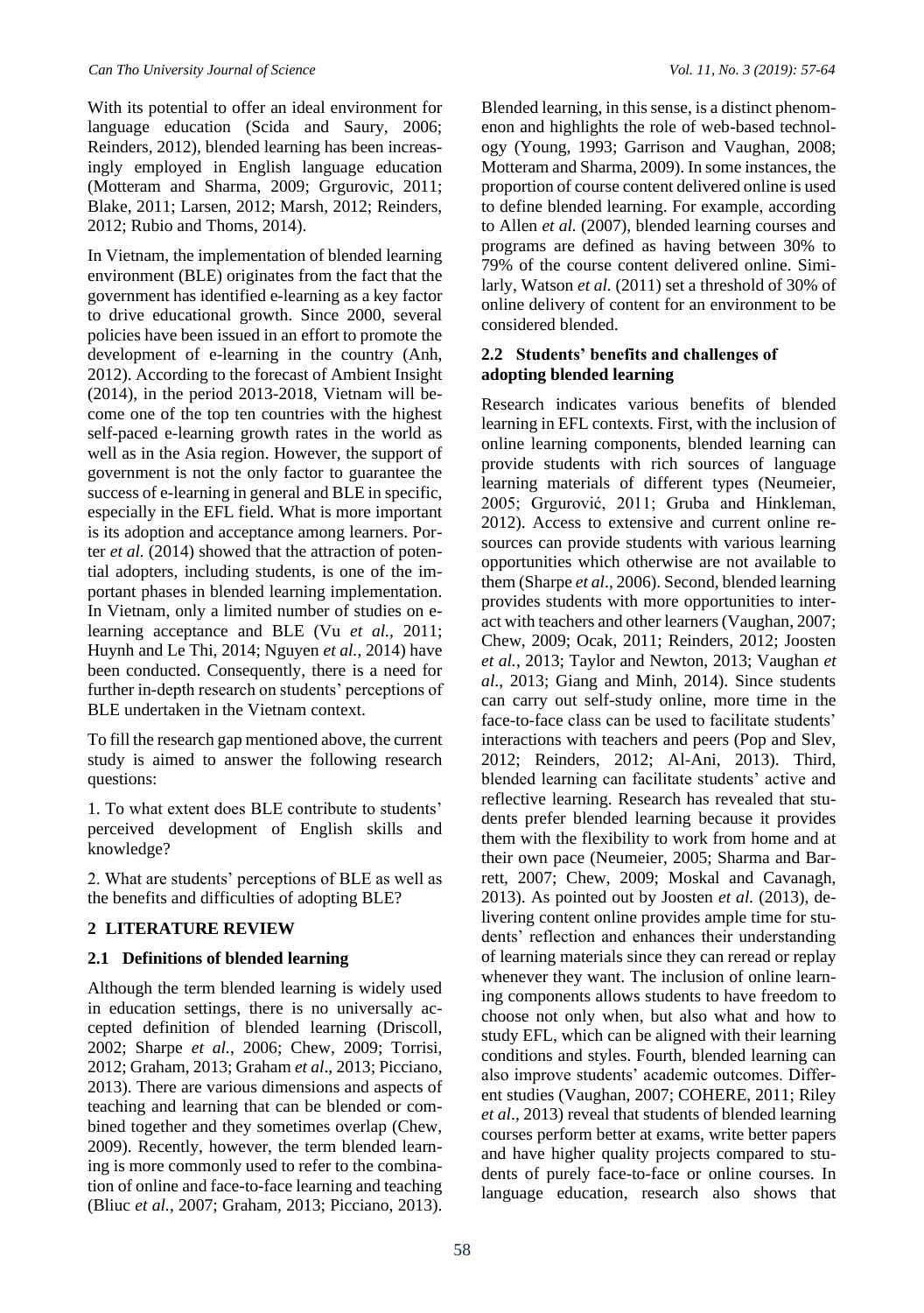blended learning enhances students' mastery of language knowledge (Scida and Saury, 2006), improves their pronunciation (Al Zumor *et al.*, 2013) and oral language skills (Al-Ani, 2013), and facilitates the development of students' sociolinguistic, intercultural, strategic and pragmatic competence (Vlachos, 2009).

There are two major challenges that students encounter in the implementation of blended learning. First, students lack self-regulated learning skills. The fundamental requirement for the success of blended learning is that students are responsible for and play an active part in learning (Kaleta *et al.*, 2005; Alebaikan, 2010; Launer, 2010). In other words, students are aware of the learning objectives and are motivated to achieve them. They also need to know their individual learning needs in order to choose necessary learning steps, to reflect and evaluate their learning progress and to reorganise the steps if necessary, but not many students are able to carry out the self-regulated learning practices required in a BLE (Launer, 2010). Second, students have difficulties with using technology in blended learning. Research shows that students face with technical problems when studying online such as the requirement for additional software or problems with internet connection and assignment submission systems (Chew, 2009; Grgurović, 2011; Larsen, 2012; Moskal and Cavanagh, 2013). They also find it difficult to make meaning out of materials presented (Oh and Park, 2009), correlate online materials with learning in face-to-face classes or identify critical content or resources online (Chew, 2009; Taylor and Newton, 2013). Some students report a sense of isolation or feeling lost and struggling with technology while undertaking blended learning courses (Reinders, 2012; Moskal and Cavanagh, 2013; Taylor and Newton, 2013).

The student-related challenges can be even more extreme in the context of EFL education in Vietnam where students are familiar with a teacher-controlled learning environment. In such the environment, they are expected to listen and follow teachers' instruction to learn (An, 2002; Danh and Williamson, 2009). Their tendency to depend on teachers for learning motivation and direction can hinder students from making their own decisions on what and how to learn. While the interaction and collaboration with teachers and peers is considered as an important potential of BLE, the facilitation of this benefit in the Vietnamese higher education context is challenged by the power distance between teachers and students, students' respect for group harmony, and face-saving concerns that are characterised by Asian culture (Hofstede *et al*., 2010).

# **3 THE STUDY**

# **3.1 Context and participants of the study**

The current study was conducted at a university in the Mekong Delta of Vietnam. A group of 165 students participated in the survey. These students have followed an English foundation program of 315 hours to enhance their English proficiency level to B1 level according to the Common European Framework of Reference for Languages (CEFR). This English level is expected to enable students to attend courses using English as means of instruction (EMI). At the time of the study, they just finished this 315-hour course.

Before the English foundation program, all of the students took an institutional test to examine whether their English level is at A2 level of CEFR or not. Only those who passed this test were admitted to the training program. Within this 315-hour English program, students have 90 hours of listening and speaking, 60 hours of reading, 60 hours of writing, 45 hours of grammar, 30 hours of pronunciation and 30 hours for presentation skills. Except for the presentation skills, all other skills and knowledge of English can be learned in the BLE. This environment is integrated in a commercial textbook for General English being used in the English foundation programs. Similar to other contemporary English textbooks in the market, the book is accompanied with an account where students work online outside the classroom. As stated in the book series, tasks provided in such the learning environment were designed aiming to either consolidate the knowledge that students have already learned in class, give them opportunities to further practice the skills that they have accumulated, or raise their awareness about multi-cultural communication. All tasks accompanied by answers and/or solutions, and teachers go online to check whether students complete the tasks they are assigned to. In the current English foundation program, students are required to complete at least 70% of the tasks in the environment before they took the final test.

# **3.2 Questionnaire**

The questionnaire was designed by adapting the questionnaires in the studies by Rahman *et al.*  (2015), López-Pérez *et al.* (2011), and Wu *et al.* (2010) which explored students' perceptions of BLE. The questionnaire consisted of three sections. In Section 1, students are asked to choose the best option for the 11 items of five-point Likert scale in which number 1 means "*completely disagree"* and number 5 means *"completely agree".* The eleven items ask students to evaluate the contribution of the BLE to their development of English skills and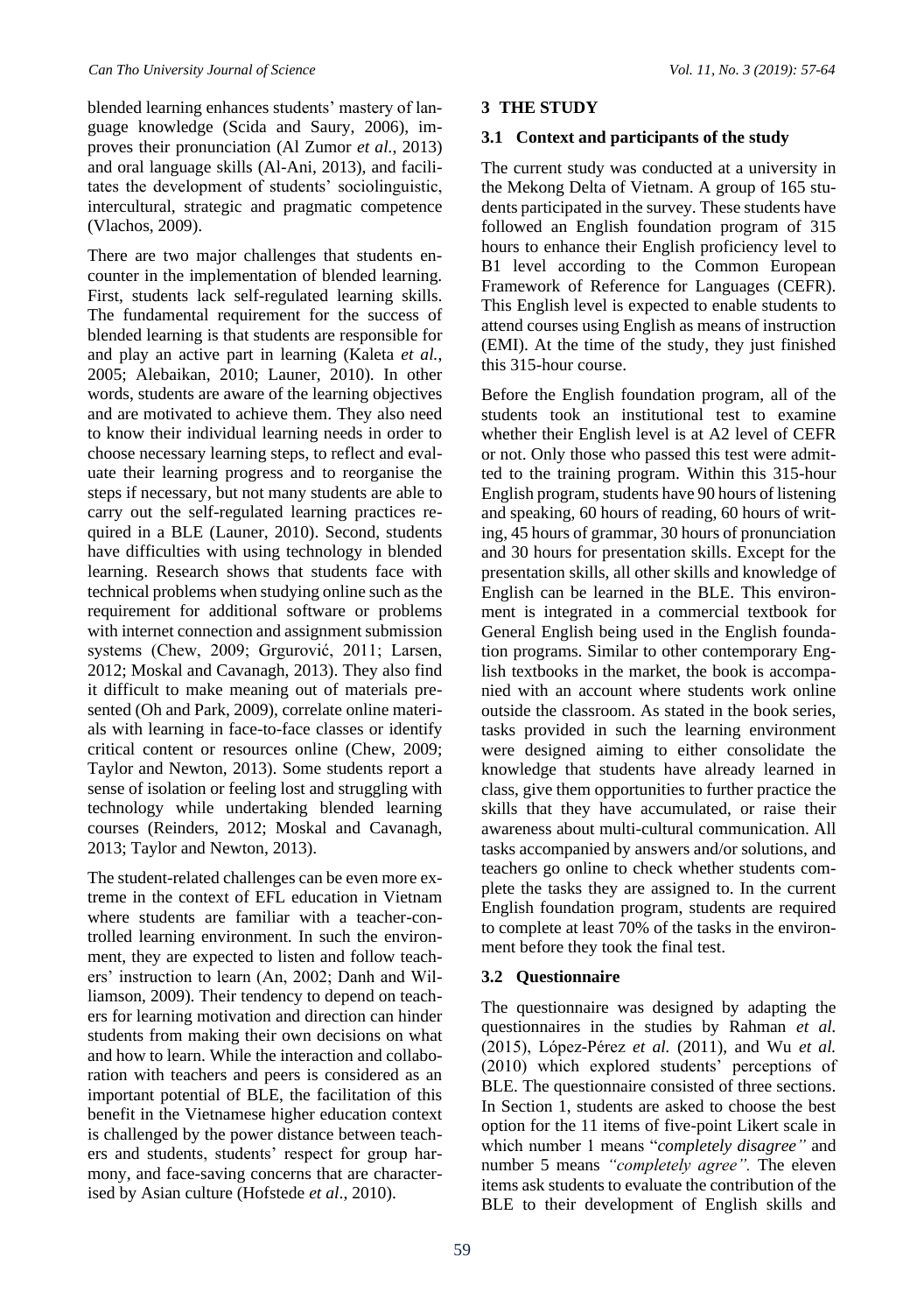knowledge. Section 2 with 21 items explores students' perceptions of BLE as well as the benefits and difficulties of adopting BLE. This section has a similar scale with Section 1. Section 3 asks for students' demographic information. The questionnaire was piloted with 40 students from the sample population. The reliability test reveals that the questionnaire is reliable to be used with a larger group of the population, with a Cronbach's alpha of .92.

#### **4 FINDINGS AND DISCUSSION**

#### **4.1 Students' perceived development of English skills and knowledge**

Data collected revealed that to some extent BLE is helpful to developing students' English skills and knowledge (Table 1). The eleven items in this section of the questionnaire have been ordered according to the percentages of agreement of the participants. The items which receive the most and third largest agreement (58.2% and 52.7% respectively) are about the impact of BLE on students' listening skill development. The participants perceived that the listening skills they learned from BLE help them to understand their EMI lessons easily and understand their friends' discussion. The item received the second largest agreement from the student participants is "*The BLE improve my English competence significantly*". However, it is worth noticing that only approximately half of the participants agreed that BLE is helpful to improve their English competence. The next five items that received from about 40% to 50% of student agreement are on the helpfulness of BLE in pronunciation knowledge, reading skills and vocabulary and grammar knowledge. Approximately one third of student participants agreed that their writing and speaking skills were enhanced thanks to BLE.

**Table 1: Students' perceived development of English skills and knowledge**

| <b>Item</b>                                                                                                               |                            | <b>Agree Disagree Neutral</b> |        |
|---------------------------------------------------------------------------------------------------------------------------|----------------------------|-------------------------------|--------|
| $(N = 165)$                                                                                                               | $\left(\frac{9}{6}\right)$ | $(\%)$                        | $(\%)$ |
| The listening skills learned in BLE help me to understand my EMI lessons easily.                                          | 58.2                       | 11.5                          | 30.3   |
| The BLE improve my English competence significantly.                                                                      | 55.8                       | 12.1                          | 32.1   |
| The listening skills learned in BLE help me to understand my friends' discussion.                                         | 52.7                       | 16.3                          | 30.9   |
| Pronunciation knowledge learned in BLE helps me figure out what my lecturers<br>and classmates discuss in my EMI classes. | 49.1                       | 21.8                          | 29.1   |
| The reading skills learned in BLE help me to read course materials in my major<br>easily.                                 | 43                         | 18.2                          | 38.8   |
| Vocabulary learned in BLE helps me understand lessons, do assignments and ex-<br>change ideas in EMI courses.             | 42.8                       | 13.9                          | 33.3   |
| Grammar knowledge learned in BLE helps me write accurately in my EMI as-<br>signments.                                    | 41.8                       | 21.8                          | 36.4   |
| Grammar knowledge learned in BLE helps me speak accurately when discussing<br>in my EMI classes.                          | 39.4                       | 26                            | 34.5   |
| The writing skills learned in BLE help me to complete writing essays in my EMI<br>classes concisely and smoothly.         | 34.5                       | 26                            | 39.4   |
| The speaking skills learned in BLE help me to discuss issues related to my ma-<br>jors.                                   | 33.3                       | 31.5                          | 35.2   |
| The speaking skills learned in BLE help me to communicate with teachers and<br>classmates in my EMI classes.              | 30.3                       | 27.9                          | 41.8   |

Table 1 indicates that approximately one third of the participants ticked the neutral option in the 5-point Likert scale for all 11 items in the questionnaire. Such a finding implies that the BLE implemented in the current study can be difficult to use or not interesting enough to motivate these students to learn. Therefore, these students may have found the BLE was not very effective in helping them to learn English. In addition, since students' online participation was not checked thoroughly and frequently by their teachers, students may have waited until the exam days coming before they started doing the online tasks. This delay may have in turn prevented them

from making progressive learning improvement as expected by the teachers and course designers.

Despite not being appreciated by high percentage of participants, as indicated earlier in the previous section, the current BLE has some benefits that other researchers have revealed. First of all, students agreed that BLE improve their academic outcomes, as stated in studies by Vaughan (2007), COHERE (2011), Riley *et al*. (2013). Secondly, similar to the findings by Scida and Saury (2006), Al-Ani (2013), and Al Zumor *et al.* (2013), more than half of stu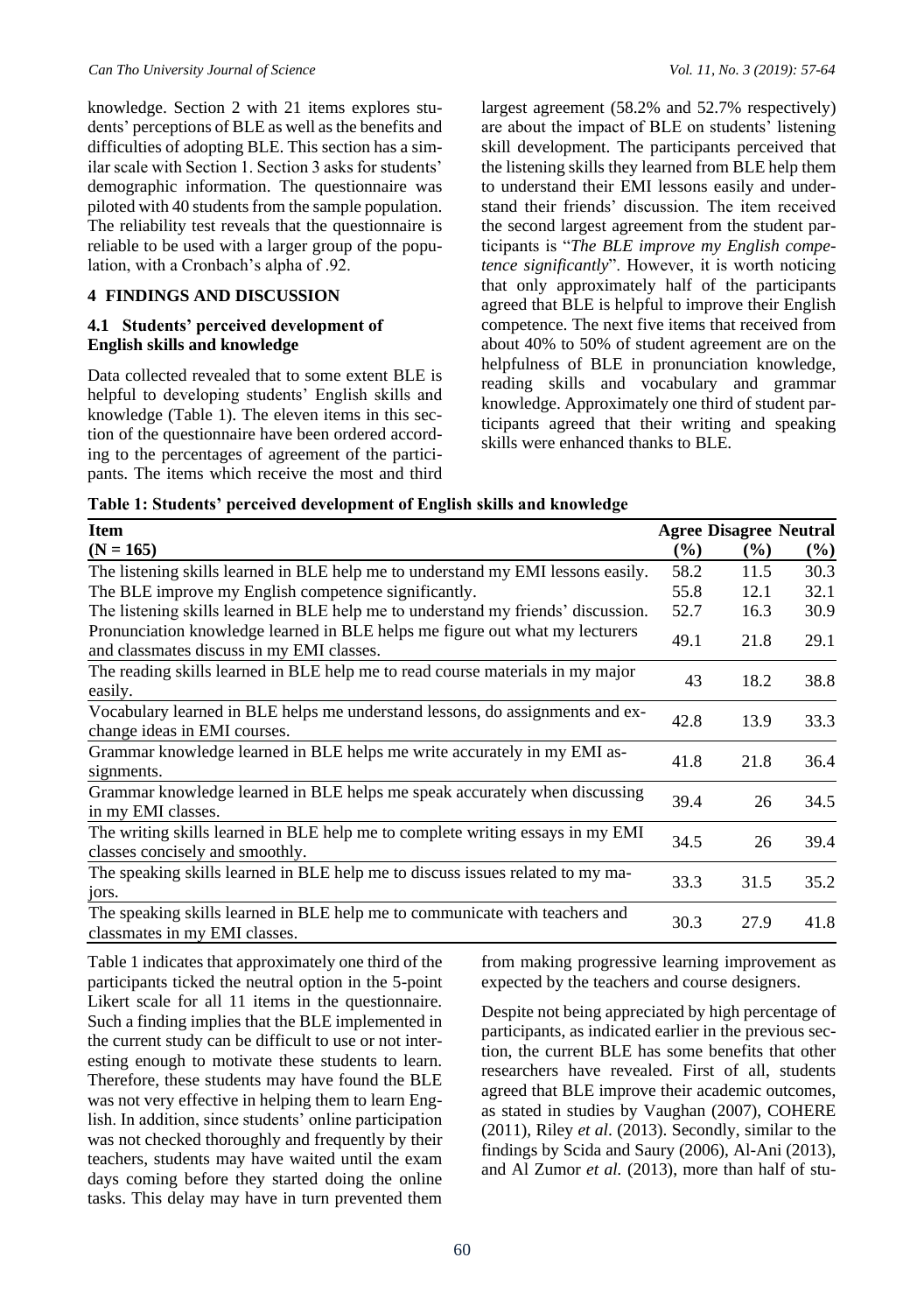dents in the current study perceived that BLE enhanced their mastery of language knowledge, improved their pronunciation and oral language skills (see Items 1, 2 and 3 in Table 1).

# **4.2 Students' overall perception of BLE as well as its benefits and challenges**

Regarding students' overall perception of BLE, data collected show that more than half of the participants perceived learning in BLE to be a good idea and felt comfortable with learning in it (Table 2). These proportions are not as high as the researcher has expected since BLE was more positively perceived in the previous studies (e.g. Neumeiner, 2005; Sharpe *et al,* 2006; Chew, 2009; Joosten *et al.,*  2013). Similar to the Section 4.1, about one third of the participants chose the neutral scale for all the eight items of this section, which means that one third of the student participants reveal to be indifferent of this BLE.

Although only 41.2% of the participants agreed that learning in BLE is the thing they like very much, approximately 60 % of the participants disagreed with the reversed items of "*I feel frustrated to learn in BLE in our English foundation program"* and *"I feel learning in BLE is useless to my future career".*  This implies that students did not perceived BLE negatively, but they did not perceive them very positively either. As a consequence, only approximately 40% of the participants intended to learn in BLE more frequently and chose courses taught in BLE in the future. This is logical and implies that if teachers and course designers want to receive more appreciation from the students, they should improve the way that they support the students in BLE by either checking students' task completion on a weekly basis, providing them with more feedback on the tasks that most students do not do well, and organizing sections to guide them how to use the BLE more effectively.

| Table 2: Students' overall perception of BLE |
|----------------------------------------------|
|                                              |

| <b>Item</b>                                                                             |        | <b>Agree Disagree Neutral</b> |      |
|-----------------------------------------------------------------------------------------|--------|-------------------------------|------|
| $(N = 165)$                                                                             | $(\%)$ | $(\%)$                        | (%)  |
| Learning in BLE is a good idea.                                                         | 58.7   | 10.9                          | 30.3 |
| I feel comfortable with learning in BLE.                                                | 52.1   | 13.3                          | 34.5 |
| Learning in BLE is the thing I like very much.                                          | 41.2   | 21.2                          | 37.6 |
| I feel frustrated to learn in BLE in our English foundation program. (reversed<br>item) | 13.4   | 59.4                          | 27.3 |
| I feel learning in BLE is useless to my future career. (reversed item)                  | 18.8   | 60.0                          | 21.2 |
| If other courses are taught in BLE, I will participate.                                 | 41.2   | 25.5                          | 33.3 |
| I intend to learn in BLE more frequently in the future.                                 | 43.0   | <b>20.0</b>                   | 37.0 |
| I intend to choose many courses that are taught in BLE in the coming semesters.         | 39.4   | 23.7                          | 37.0 |

With regards to students' perceptions towards benefits of BLE, the finding is somewhat similar to the sections 1 and 2 (Table 3). In other words, about one third of the participants chose the neutral scale for **Table 3: Students' perceptions of BLE benefits**

their answer to all the five items. However, nearly two thirds of the participants agreed that in general BLE is very useful.

| <b>Item</b>                                                                      |        | <b>Agree Disagree Neutral</b> |        |
|----------------------------------------------------------------------------------|--------|-------------------------------|--------|
| $(N = 165)$                                                                      | $(\%)$ | $(\%)$                        | $(\%)$ |
| In general, I think learning in BLE is very useful.                              | 63     | 11.5                          | 25.5   |
| Learning in BLE helps me to complete my tasks fasters.                           | 58.8   | 12.1                          | 29.1   |
| By doing online assignments in BLE, I can easily follow and learn the lessons in | 55.1   | 14.5                          | 30.3   |
| the course book.                                                                 |        |                               |        |
| Learning in BLE helps me to enhance my in-class learning efficiency.             | 54.5   | 7.9                           | 37.6   |
| Learning in BLE helps me to reduce the workload in class.                        | 40.0   | 26.1                          | 33.9   |

From 54.5% to 58.8% of the participants agreed that BLE helps them to enhance their learning inside the classroom, facilitate their process learning the lessons in the course book, and complete their tasks faster. Only 40% of the participants agreed that BLE helps them to reduce their workload. This implies that these students feel BLE provides them more jobs to do outside the classroom rather than seeing

it as an opportunity to do assignments and check the answers immediately without having to check them elsewhere or wait until the teachers give them the answers.

The fact that their overall perceptions of BLE and benefits range around 50% of agreement can be partly explained by their perceived challenges of BLE in Table 4.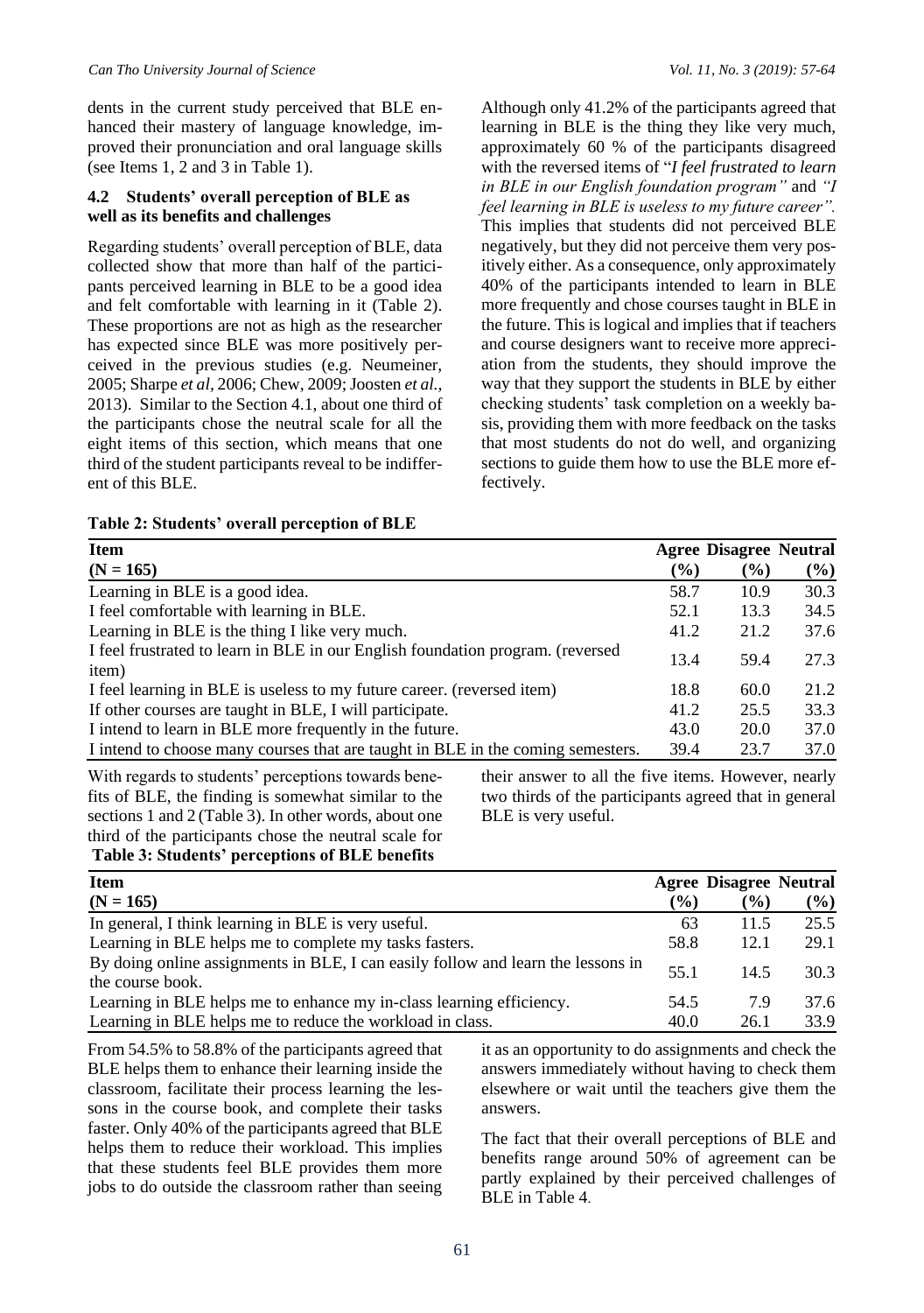# **Table 4: Students' perceptions of BLE challenges**

| <b>Item</b><br>$(N = 165)$                                                  | $($ %) | <b>Agree Disagree Neutral</b><br>$\left( \frac{9}{6} \right)$ | $(\%)$ |
|-----------------------------------------------------------------------------|--------|---------------------------------------------------------------|--------|
| In general, it is easy for me to use BLE.                                   | 60     | 14.5                                                          | 25.5   |
| Learning to learn with the online account in BLE is easy to me.             | 55.8   | 23.1                                                          | 21.2   |
| Learning how to use the tools in BLE is easy to me.                         | 55.2   | 18.7                                                          | 26.1   |
| Interactions in BLE is clear and easy to understand.                        | 50.3   | 16.9                                                          | 32.7   |
| I can completely control my learning in BLE.                                | 46.1   | 22.5                                                          | 31.5   |
| I am easily distracted when learning in BLE.                                | 44.2   | 30.3                                                          | 25.5   |
| I feel confident to learn necessary skills to use my online account in BLE. | 41.8   | 22.5                                                          | 35.8   |
| I can't solve problems related to my online account in BLE.                 | 39.4   | 20.7                                                          | 40     |

Table 4 revealed that 60% of the participants thought that BLE is easy to use. Therefore, it can be implied that the rest of the participants may not make good use of BLE, which in turn, reduces the positive effects of BLE on students' learning. This finding is logical and in accordance with what other researchers (e.g. Chew, 2009; Larsen, 2012; Moskal and Cavanagh, 2013) have found in their studies. In addition, only about half of the participants perceived that the online account, the tools and the interaction in the BLE being used are easy to them. Therefore, less than half of the participants felt they could completely control their learning in BLE and were confident to learn necessary computer skills to use their online account in BLE.

Findings in this part of the study are in vein with previous studies by other researchers (Chew, 2009; Grgurović, 2011; Larsen, 2012; Moskal and Cavanagh, 2013) who found that students face with technical problems when studying online. Therefore, they may have not been able to make meaning out of materials presented (Oh and Park, 2009). It can be inferred that the technological challenges may have prevented students from recognizing the benefits that they have received from the BLE. Therefore, although the participants perceived that BLE is useful for them to improve their English skills and knowledge, the proportions of agreement is not very high, ranging from 50% to 60% only. In this case, orientation sections and help desks should be organized at the beginning and throughout the course to eliminate the challenges that BLE may create.

One more possible reason to explain for such findings may result from the students themselves. Students have long been expected to listen and follow teachers' instruction to learn (An, 2002; Danh and Williamson, 2009), their tendency to depend on teachers for learning motivation and direction can hinder students from making their own decisions on what and how to learn. Therefore, students in the current study may not have done well with their

online account because they lack teachers' supervision. Again, this suggests that teachers in BLE should be more active in guiding and supporting students, not just leaving their students struggle in the way they did.

# **5 CONCLUSION**

The current study was designed to examine Vietnamese students' perceptions of BLE after they have experienced working on the environment themselves. The findings of the study revealed that students at a university in Vietnam perceive similar benefits and challenges as those in the studies by other researchers. However, the proportions of agreements to most items in the questionnaire ranged around average level of 50 to 60% only. This can be due to the fact that students were not supervised by their teachers during their process of working on BLE. Therefore, further studies can be done with other groups of students where teachers have more guidance and support over students' learning than the current one. In addition, in-depth interviews should be conducted to reveal students' insights into the effectiveness, benefits and challenges of BLE in Vietnam. Since Vietnam has been ranked as  $14<sup>th</sup>$ country with the most internet users by Internet World Stat (data retrieved June 20, 2019), BLE in Vietnam contains in itself a lot of potentials for education, especially English language education. Therefore, teachers and course designers themselves should be instructed to use it more efficiently in the future.

# **REFERENCES**

- Al-Ani, W. T., 2013. Blended learning approach using Moodle and student's achievement at Sultan Qaboos University in Oman. Journal of Education and Learning, 2(3): 96.
- Al Zumor, A. W. Q., Al Refaai, I. K., Eddin, E. A. B., and Al-Rahman, F. H. A., 2013. EFL students' perceptions of a blended learning environment: Advantages, limitations and suggestions for improvement. English Language Teaching, 6(10): 95-110.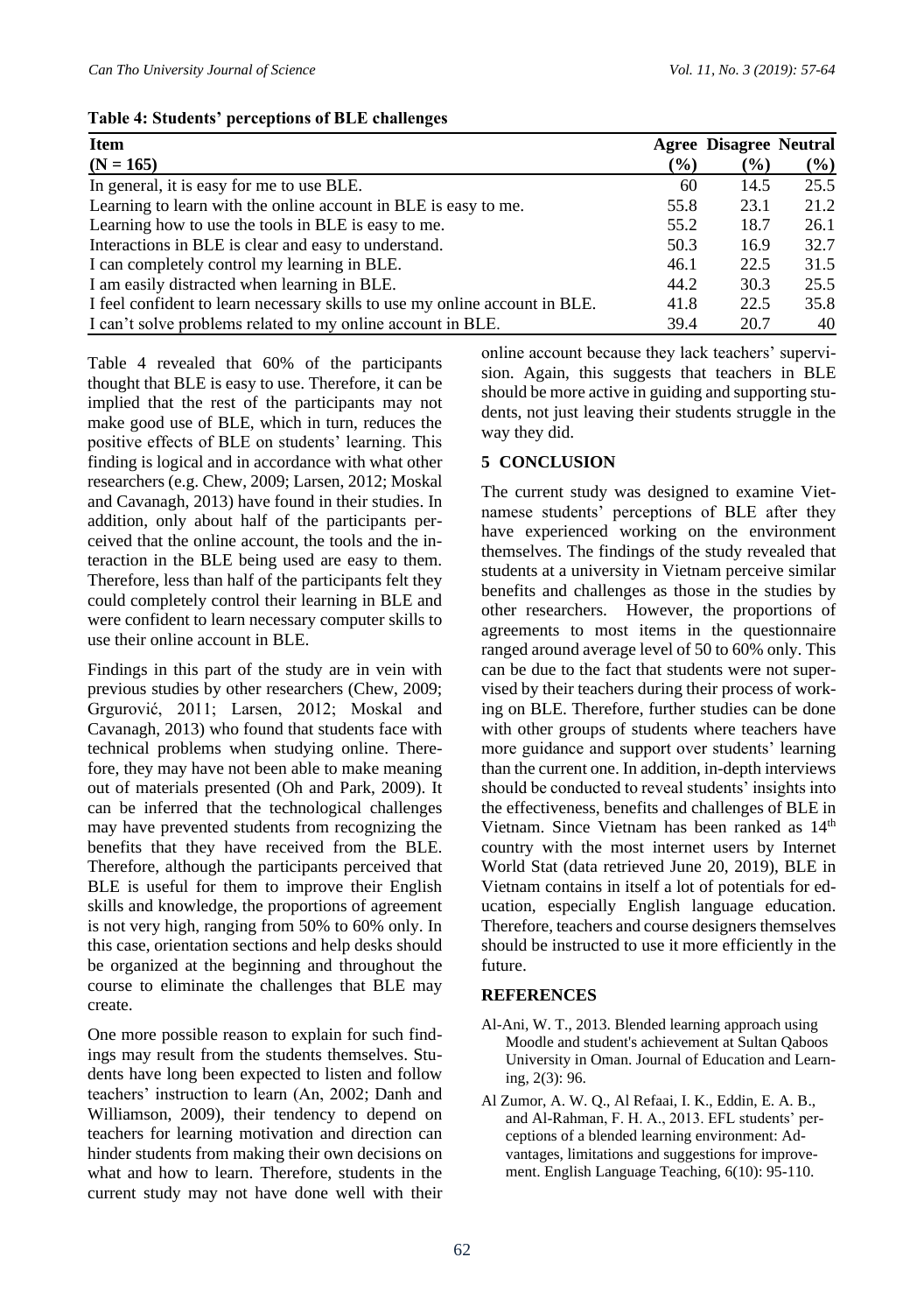Alebaikan, R. A., 2010. Perceptions of blended learning in Saudi universities. Doctoral dissertation, University of Exeter.

Allen, I. E., Seaman, J. and Garrett, R., 2007. Blending in: The extent and promise of blended education in the United States. Sloan Consortium: 29 pages.

Ambient Insight., 2014. Ambient Insight Regional Report: The 2013-2018 Asia Self-paced eLearning Market. Ambient Insight.

An, N. T. H. 2002. Cultural effects on learning and teaching English in Vietnam. The Language Teacher,  $26(1)$ : 2-6.

Anh, H. S., 2012. E-learning for Vietnam high school student (E-learning đối với học sinh phổ thông Việt Nam). Accessed on 18 October, 2019. Available at http://chuyenquangtrung.edu.vn/bai-viet-ve-khoahoc-giaoduc (in Vietnamese).

Arbaugh, J. B., 2014. What might online delivery teach us about blended management education? Prior perspectives and future directions. Journal of Management Education, 38(6): 784-817.

Blake, R. J., 2011. Current trends in online language learning. Annual Review of Applied Linguistics, 31:19-35.

Bliuc, A. M., Goodyear, P. and Ellis, R. A., 2007. Research focus and methodological choices in studies into students' experiences of blended learning in higher education. The Internet and Higher Education, 10(4): 231-244.

Chew, E., 2009. A blended learning model in higher education: A comparative study of blended learning in UK and Malaysia. Doctoral dissertation, University of Glamorgan.

COHERE. (Collaboration for Online Higher Education), 2011. Innovative practices research project: CO-HERE report on blended learning. Human resources and skills development Canada

Danh, T. N. and Williamson, J., 2009. Evaluation of teaching: hidden assumptions about conception of teaching. Paper presented at the The Second International Conference of Teaching and Learning INTI University College, Malaysia.

Driscoll, M., 2002. Blended learning: Let's get beyond the hype. E-learning, 1(4):1-3.

Farahiza, Z., 2010. Blended Learning in Higher Institution in Malaysia. Accessed on 18 October, 2019. Available at http://www.kuis.edu.my/ictconf/proceedings/454\_integration2010\_proceedings.pdf.

Garrison, D. R. and Vaughan, N. D. 2008. Blended learning in higher education: Framework, principles, and guidelines. San Francisco: Jossey-Bass, 272 pages.

Giang, T. N. and Minh, N. V., 2014. Edmodo- a new and effective blended learning solution. Paper presented at the International conference on leadership and management in Higher Education for sustainable development, Ho Chi Minh City, Vietnam. Accessed on 18 October, 2019. Available at

http://14.161.11.88/InternationalConference2014/Materials/NgocGiang\_Van Minh.pdf

Graham, C. R., 2013. Emerging practice and research in blended learning. *In:* M. G. Moore (Ed.), Handbook of Distance Education, Third Edition. New York: Routledge, pp. 333-350.

Graham, C. R., Woodfield, W. and Harrison, J. B., 2013. A framework for institutional adoption and implementation of blended learning in higher education. The Internet and Higher Education, 18(2013): 4-14.

Grgurovic, M., 2011. Blended learning in an ESL class: A case study. CALICO Journal, 29(1): 100-117.

Gruba, P. and Hinkleman, D., 2012. Blending technologies in second language classrooms. New York: Palgrave Macmillan, 407 pages.

Hoang, N. T., 2015. EFL teachers' perceptions and experiences of blended learning in a Vietnamese university. Doctoral dissertation, Queensland University of Technology.

Hofstede, G. H., Hofstede, G. J. and Minkov, M., 2010. Cultures and organizations: Software of the mind: Intercultural cooperation and its importance for survival. New York: McGraw-Hill, 279 pages,

Huynh, Q. L., and Le Thi, T. L., 2014. The mediating role of the perceived usefulness in the acceptance of e-learning. International Journal of Humanities and Social Science Invention, 3(2): 37-42.

Joosten, T. M., Barth, D., Harness, L. and Weber, N. L., (2013). The impact of instructional development and training for blended teaching on course effectiveness. *In*: A. G. Picciano, C. D. Dziuban and C. R. Graham (Eds.). Blended learning: Research perspectives, Volume 2. New York & London: Routledge Ltd, pp. 173-189.

Kaleta, R., Garnham, C. and Aycock, A., 2005. Hybrid courses: Obstacles and solutions for faculty and students. Paper presented at the 19th Annual Conference on Distance Teaching and Learning.

Larsen, L. J. E., 2012. Teacher and student perspectives on a blended learning intensive English program writing course. Doctoral dissertation, Iowa State University.

Launer, R., 2010. Five assumptions on blended learning: what is important to make blended learning a successful concept? *In*: P. Tsang, S. K. S. Cheung, V. S. K. Lee and R. Huang (Eds.), Lecture Notes in Computer Science. Berlin: Springer, pp. 9-15.

López-Pérez, M. V., Pérez-López, M. C., and Rodríguez-Ariza, L., 2011. Blended learning in higher education: Students' perceptions and their relation to outcomes. Computers & Education, 56(3): 818-826.

Marsh, D., 2012. Blended learning: Creating learning opportunities for language learners. New York: Cambridge University Press, 225 pages.

Moskal, P. D. and Cavanagh, T. B., 2013. Scaling blended learning evaluation beyond the university. *In*: A. G. Picciano, C. D. Dziuban and C. R. Graham (Eds.). Blended learning: Research perspectives, Volume 2. New York & London: Routledge Ltd., pp. 34-51.